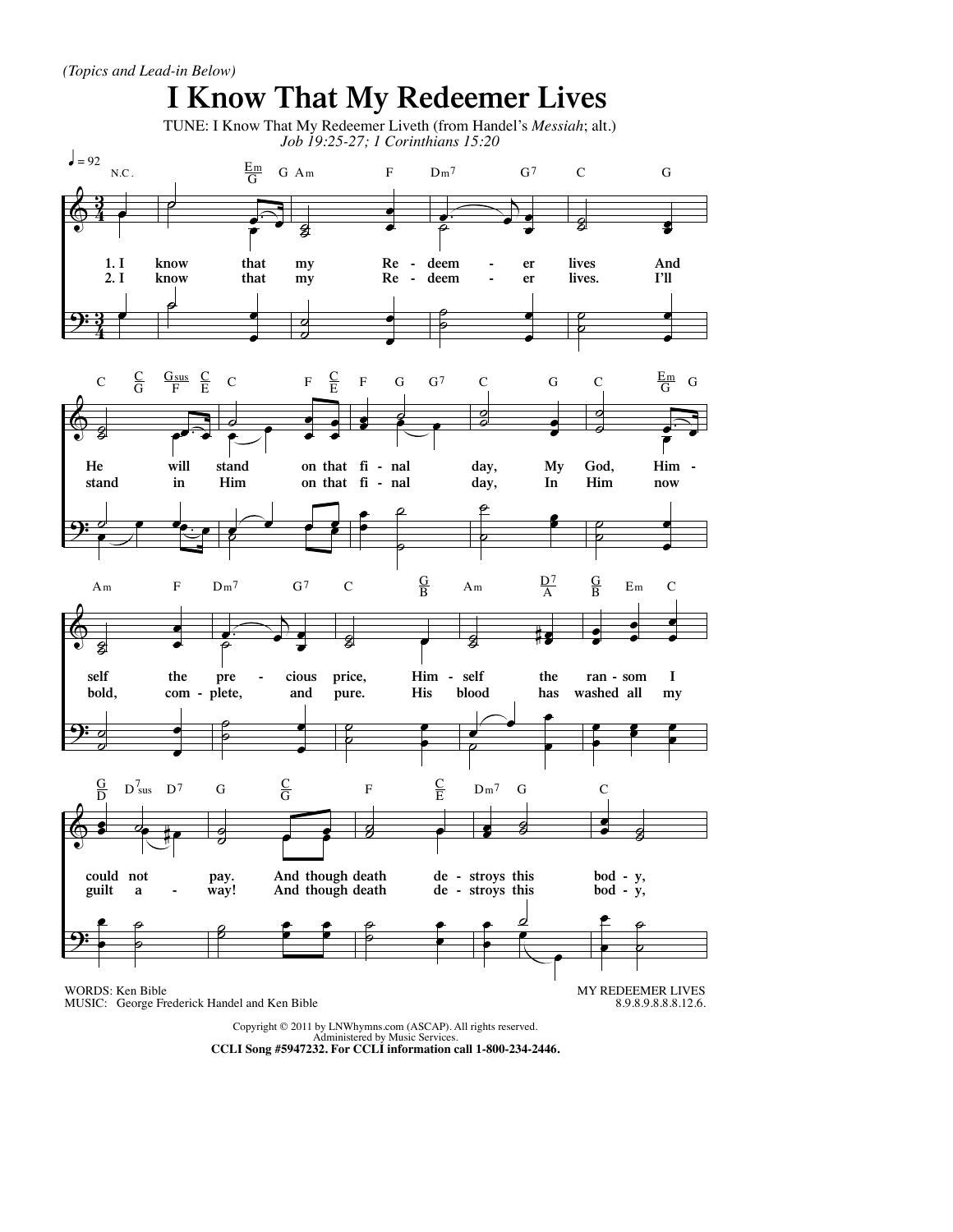

**TOPICS:** Atonement; Eternal Life; Lent-Easter; Resurrection

LEAD-IN: I know that my Redeemer lives, and that in the end he will stand upon the earth. And after my skin has been destroyed, yet in my flesh I will see God; I myself will see him with my own eyes.  $(Job 19:25-27, NIV)$